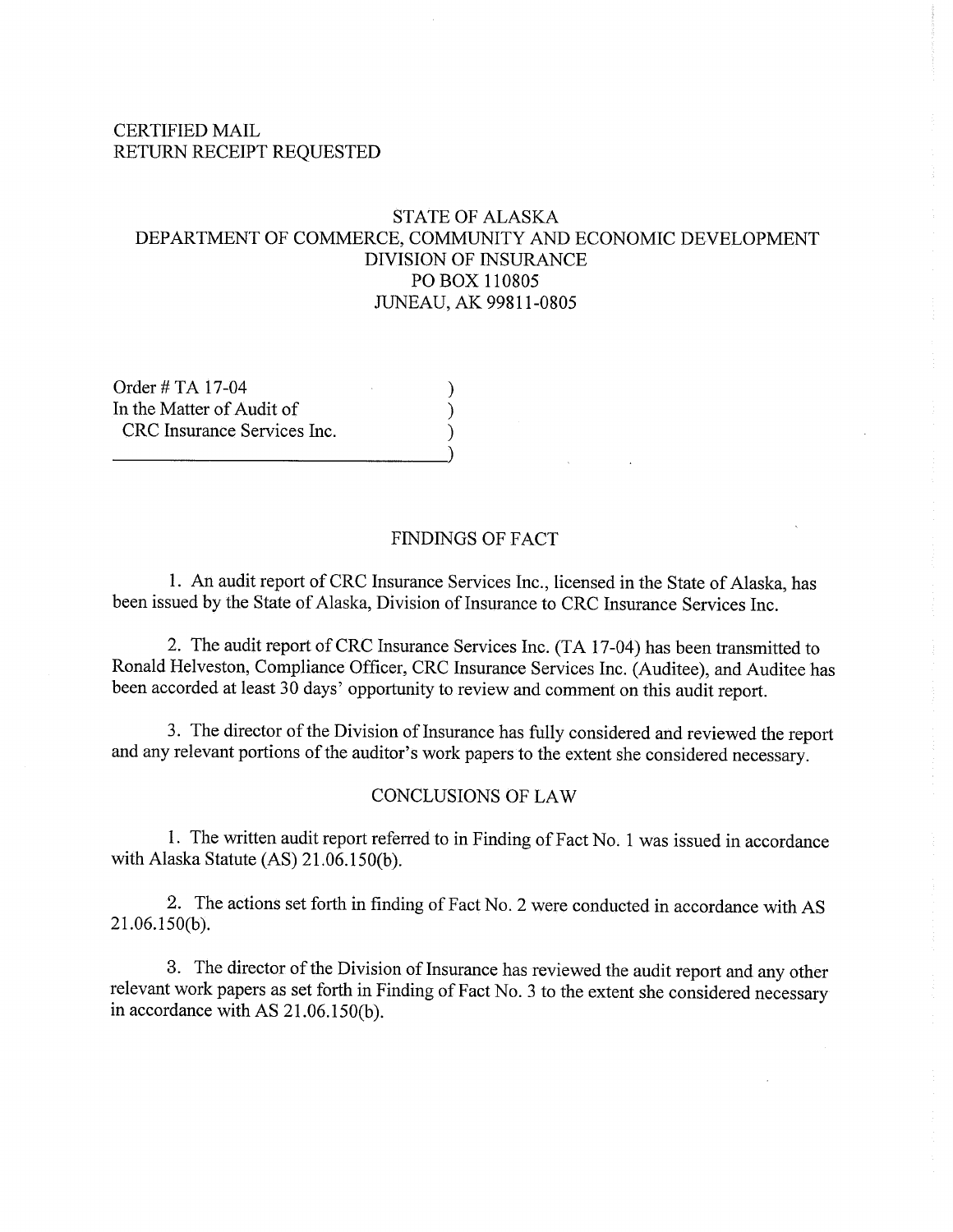#### **ORDER**

IT IS ORDERED

1. Pursuant to AS 21.06.150(b)(1), the audit report of CRC Insurance Services Inc. (TA 17-04) is approved as filed.

2. Pursuant to AS 21.06.060, the audit report shall be kept in the office of the director of the Division of Insurance and be open to public inspection.

This order is effective April 18, 2018.

Dated this 18th day of April 9. 2018 at Juneau, Alaska.

Lori Wing-Heier, Director State of Alaska Division of Insurance

 $O$   $10n$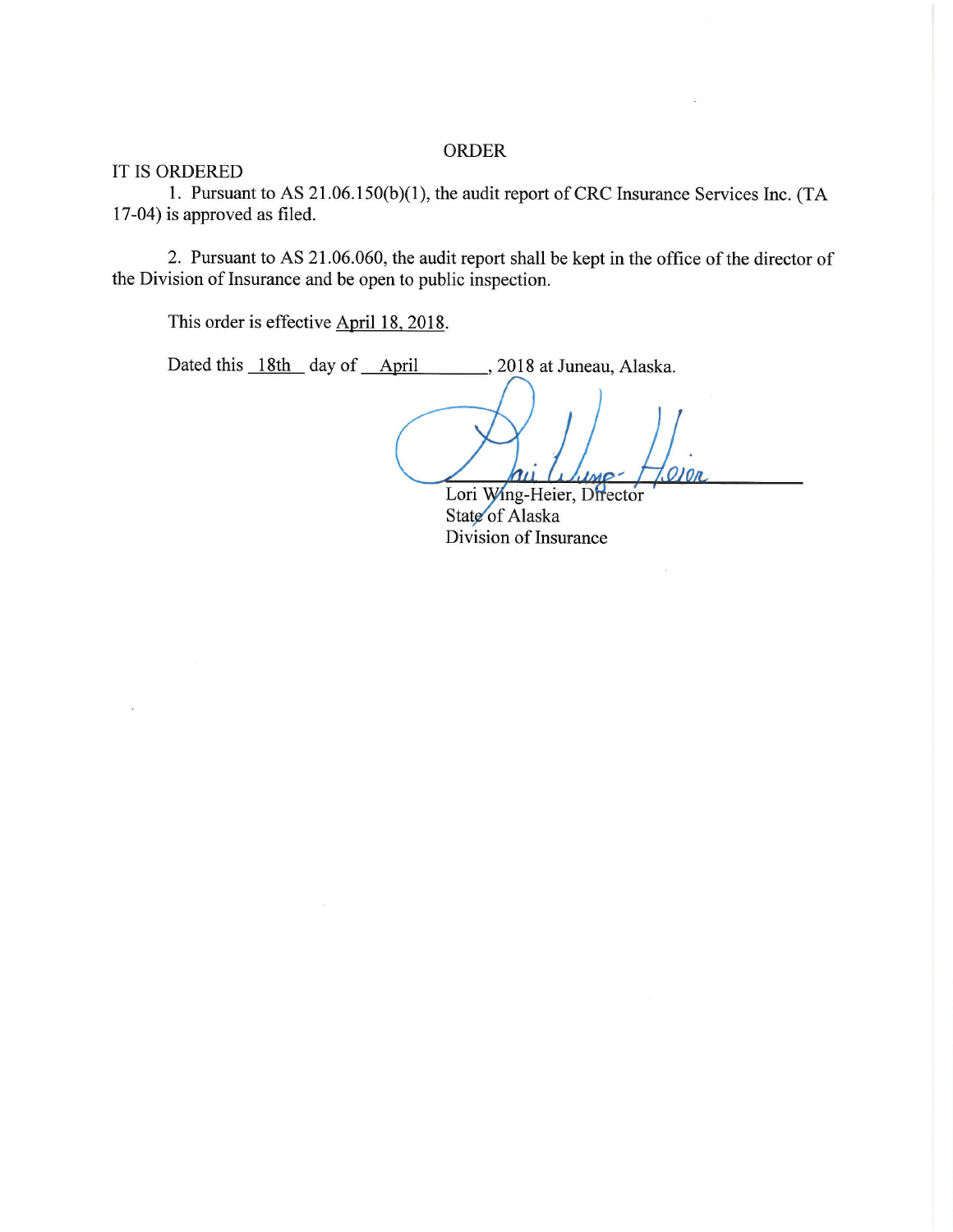# **PREMIUM TAX AUDIT OF**

**CRC Insurance Services Inc. Birmingham, AL Alaska License #11142**

**TA 17-04**

**As of December 31, 2016**

**Issued by DIVISION OF INSURANCE DEPARTMENT OF COMMERCE, COMMUNITY AND ECONOMIC DEVELOPMENT STATE OF ALASKA**



FINAL REPORT: April 18, 2018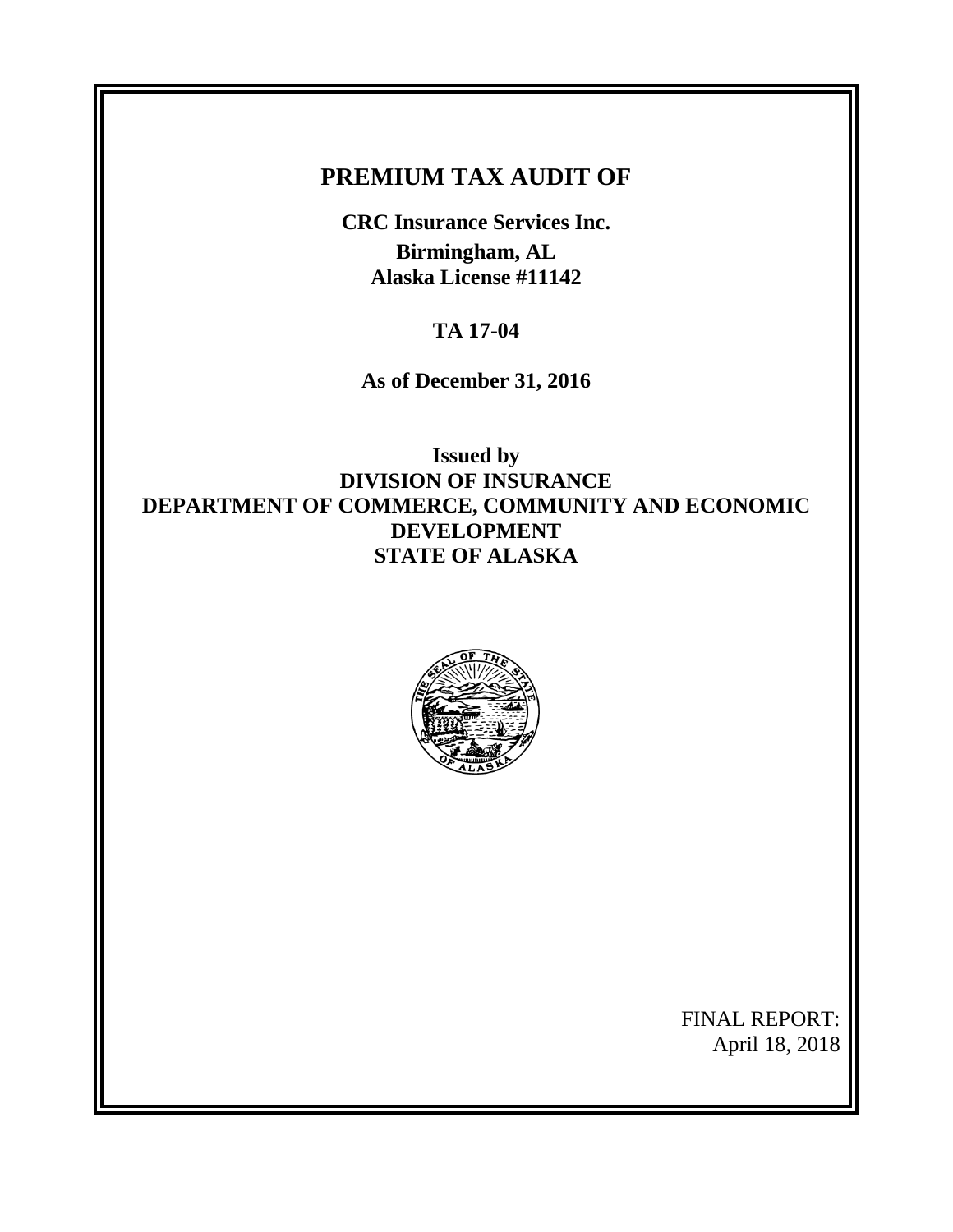# **TABLE OF CONTENTS**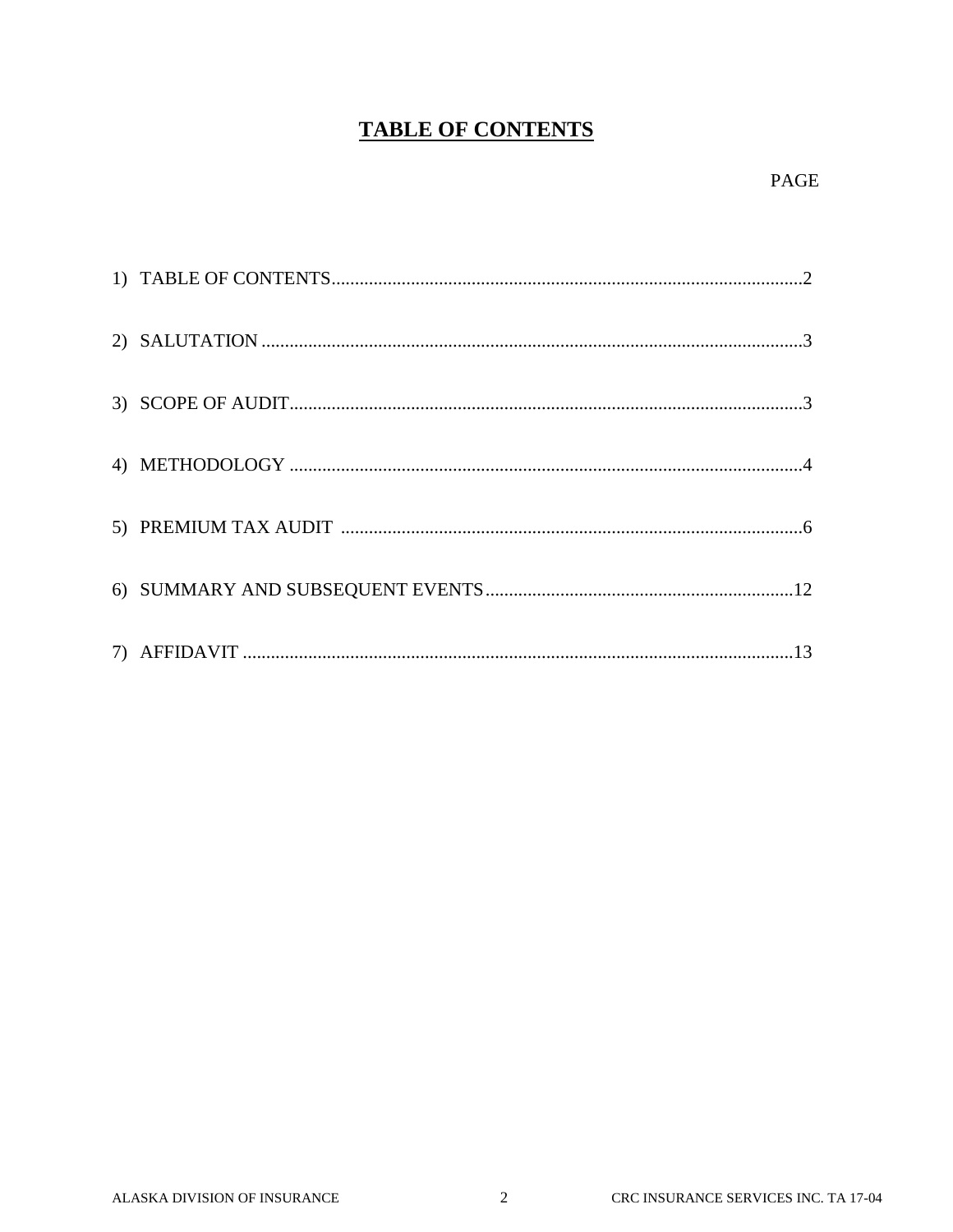



## **Department of Commerce, Community, and Economic Development**

DIVISION OF INSURANCE

P.O. Box 110805 Juneau, AK 99811-0805 Main: 907.465.2515 Fax: 907.465.3422

April 18, 2018

Lori K Wing-Heier Director, Division of Insurance Department of Commerce, Community and Economic Development 550 West  $7<sup>th</sup>$  Avenue, Suite 1560 Anchorage, AK 99501-3567

Pursuant to Alaska Statute (AS) 21.06.120, the Alaska Division of Insurance performed a limited and targeted premium tax audit of CRC Insurance Services Inc. The audit was conducted by Rebecca Nesheim, tax auditor for the Alaska Division of Insurance.

#### **CRC Insurance Services Inc.**

## **SCOPE OF AUDIT**

This premium tax audit was called to review compliance with the surplus lines statutes AS 21.34, and regulations 3 AAC 25, the premium tax regulations 3 AAC 21.550 – 570 and licensing statutes AS 21.27.350 and 21.27.810. This is the first premium tax audit of CRC Insurance Services Inc. conducted by the Alaska Division of Insurance (the division).

#### **Subject Matters Audited**

CRC Insurance Services Inc. (the broker) is an Alaska licensed surplus lines broker based in Birmingham, AL. The division elected to audit their quarterly filings, premium taxes and filing fees paid for accuracy and timeliness as well as required diligent search efforts, disclosures, notifications, and prompt delivery of material facts in evidence of insurance to the insured.

#### **Time Frame**

The audit covered the broker's surplus lines business for policy effective dates occurring between January 1, 2015 and December 31, 2016.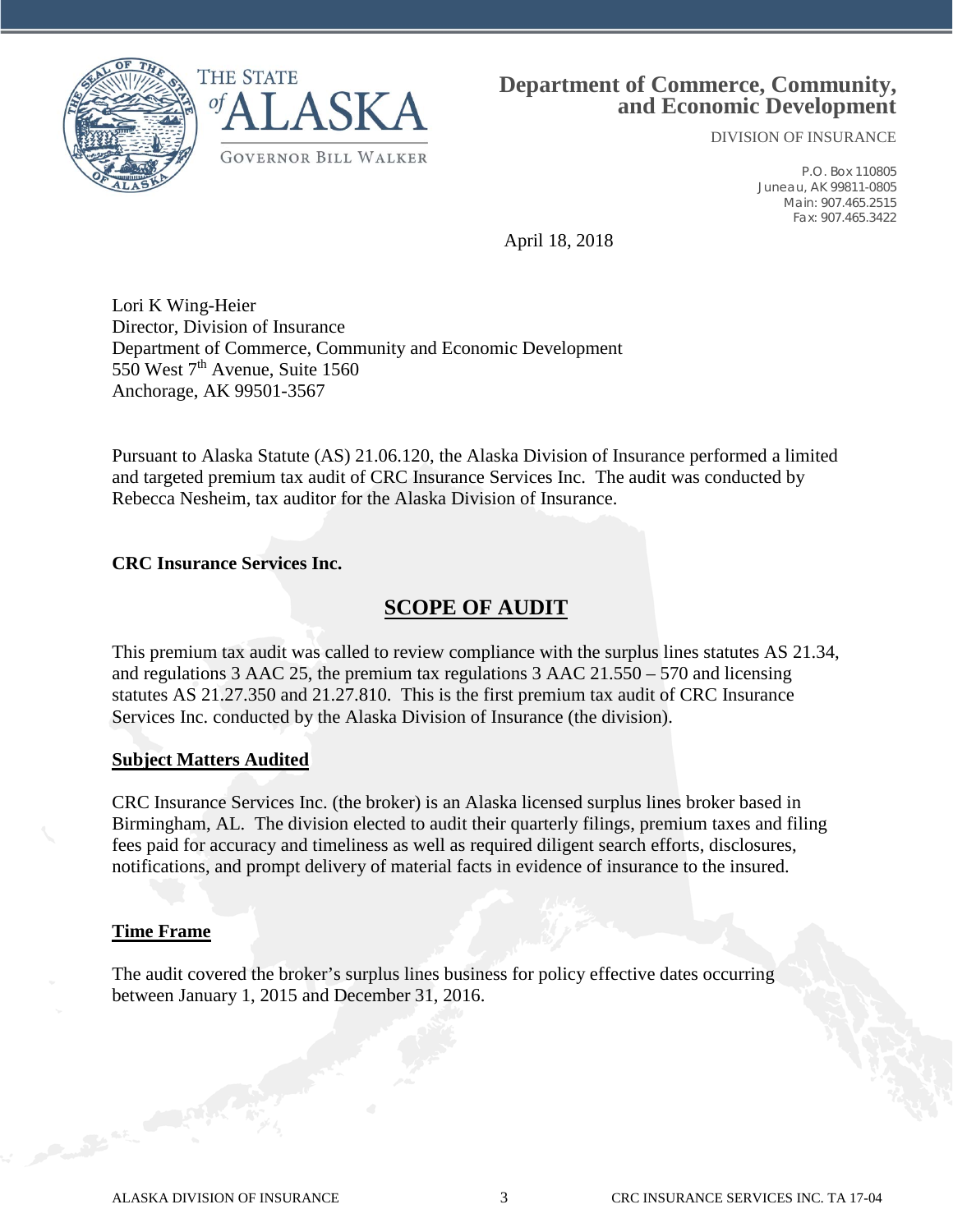# **METHODOLOGY**

The division sent the call letter and initial data requests to the broker's office in Birmingham, AL. A list of all Alaska business transactions with nonadmitted insurers was requested for the period to be audited. The broker complied on a timely basis with all data requests. The number of policies written during the audit period was 270, from which a sample of 50 files was selected for audit. During the audit, it was determined Alaska was not the home state for two policies and therefore will not be included in the denominator of any test except for the home state test.

### *The following are the procedure steps for the audit:*

- 1) Verify that quarterly reports and accompanying forms were filed on time.
	- i) Audit steps taken:
		- (1) Reviewed the quarterly reports sent to the Alaska Division of Insurance and verified they were filed by the due date.
- 2) Verify the accuracy of the premium calculation.
	- i) Audit steps taken:
		- (1) Reviewed policy, binders, and invoices to determine how taxable premium was calculated.
		- (2) Verified the correct premium was reported on the reports as filed.
- 3) Verify the accuracy of quarterly reports filed.
	- i) Audit steps taken:
		- (1) Reviewed the policy, binder, and endorsement pages in each file.
		- (2) If the effective date did not match the quarterly filing, reviewed the correspondence to ensure the documentation in the file matched when the policy was booked. Most of these occurred with endorsements that often require additional information and sometimes company approval before it can be added to the policy. The invoice date determines in which quarter the endorsement is required to be filed.
		- (3) Verified the quarterly reports as filed with the division were accurately filled out to reflect the correct effective date, premiums, taxes and fees based upon the information in the files.
		- (4) Verified a statement of exempt premiums was filed when appropriate.
		- (5) Verified the policy was included in the quarterly filing based upon the effective date of the policy.
		- (6) Verified the insured name, insurance company, policy type codes, producer names and license numbers were accurate on the forms filed.
		- (7) Verified the descriptions of the subject and locations of risk were identified on the reports.
- 4) Confirm Alaska is the home state of the insured.
	- i) Audit steps taken:
		- (1) Verified where the principal place of business or residence of the insured is located.
		- (2) Verified at least partial risk is located in Alaska or the highest % of premium in Alaska if headquarters not in Alaska with no risk in the headquarters state.
- 5) Verify if tax and filing fee payments were made on time and by ACH.
	- i) Audit steps taken: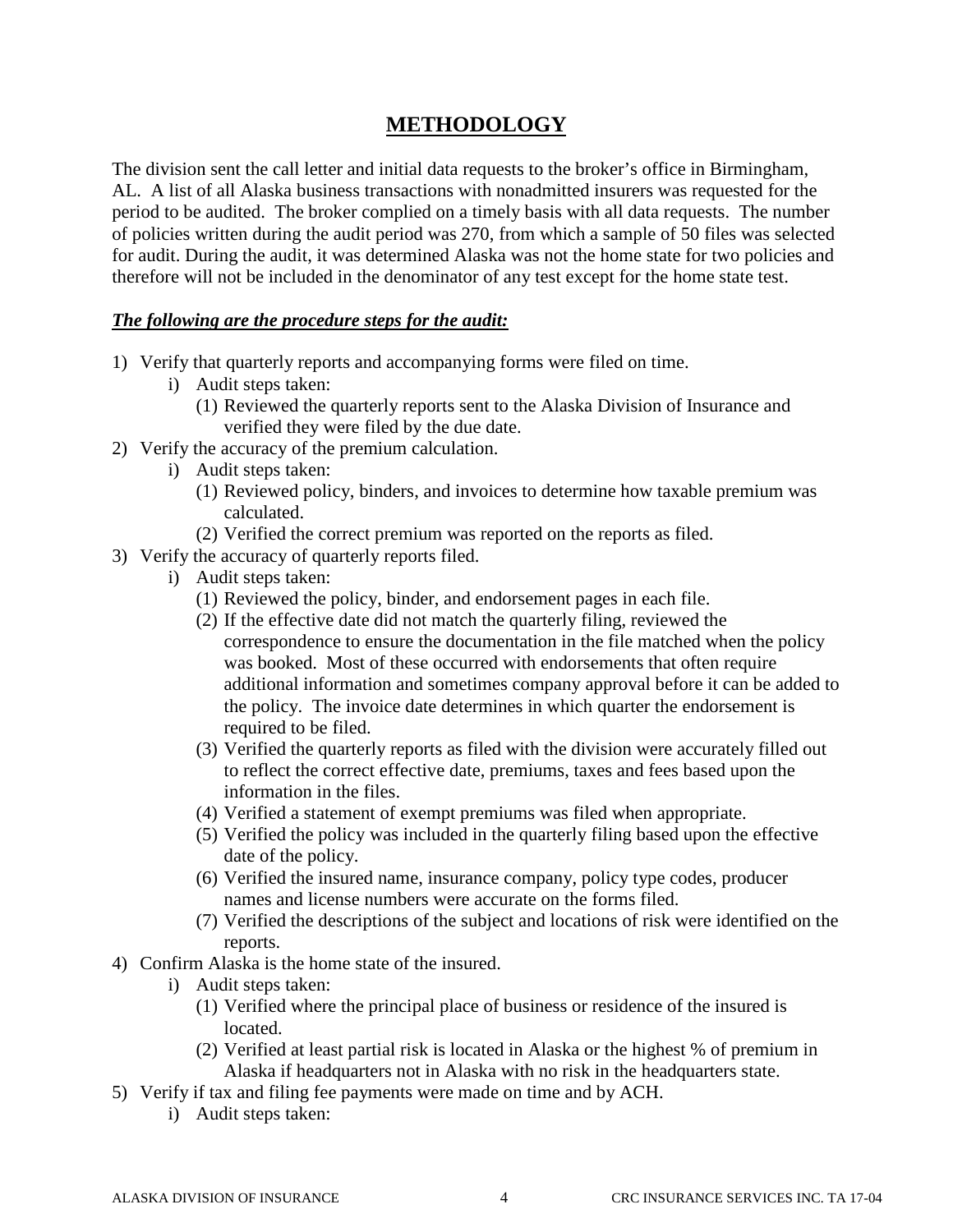- (1) Confirmed when the payments were received by the Alaska Division of Insurance and the payment method.
- 6) Verify tax and filing fee payments were made accurately.
	- i) Audit steps taken:
		- (1) Confirmed if the tax and fee payments matched the quarterly reports as filed.
- 7) Review effort made to place insured with an admitted insurer.
	- i) Audit steps taken:
		- (1) Verified the diligent search was documented prior to binding and received within 15 days from binding. If there were no declinations due to risk on the placement list, the list effective at the time of placement was reviewed to ensure the risk was on the list
- 8) Review prompt delivery of evidence of insurance AS 21.34.100(a) and 3 AAC 25.060.
	- i) Audit steps taken:
		- (1) Reviewed dates of binding and forwarding evidence of insurance to insured.
- 9) Review required material facts are located on evidence of insurance AS 21.34.100(a).
	- i) Audit steps taken:
		- (1) Reviewed documents to confirm required material facts were located on the evidence of insurance when policy not available within 30 days of binding.
- 10) Review disclosures for use of non-admitted insurer.
	- i) Audit steps taken:
		- (1) Reviewed the evidence of insurance to ensure the broker's name and language required by statute AS 21.34.100(e) is present and legible.
- 11) Review notifications for use of non-admitted insurer.
	- i) Audit steps taken:
		- (1) Reviewed the correspondence and other documentation in the files to find a copy of the notification sent to the insured that meets the requirement in AS 21.34.110
- 12) Confirm coverage is placed with an eligible non-admitted insurer.
	- i) Audit steps taken:
		- (1) Reviewed the Alaska published white lists and NAIC Quarterly Listings of Alien Insurers to ensure the company was eligible at the time of placement.
- 13) Review notice regarding nonrenewal and premium increase
	- i) Audit steps taken:
		- (1) Verified there was an Alaska Policyholder Notice regarding nonrenewal and premium increase included with the policy in the format approved by the Director of the Alaska Division of Insurance.
- 14) Other issues not previously identified as a procedure step were included when not in compliance with Alaska laws.
	- i) Audit steps taken:
		- (1) Reviewed documents to ensure other surplus lines statutes and regulations requirements were met.

#### **Acceptable Error Rate:**

The Broker's acceptable error rate for the above referenced standards and tests must be less than 10%.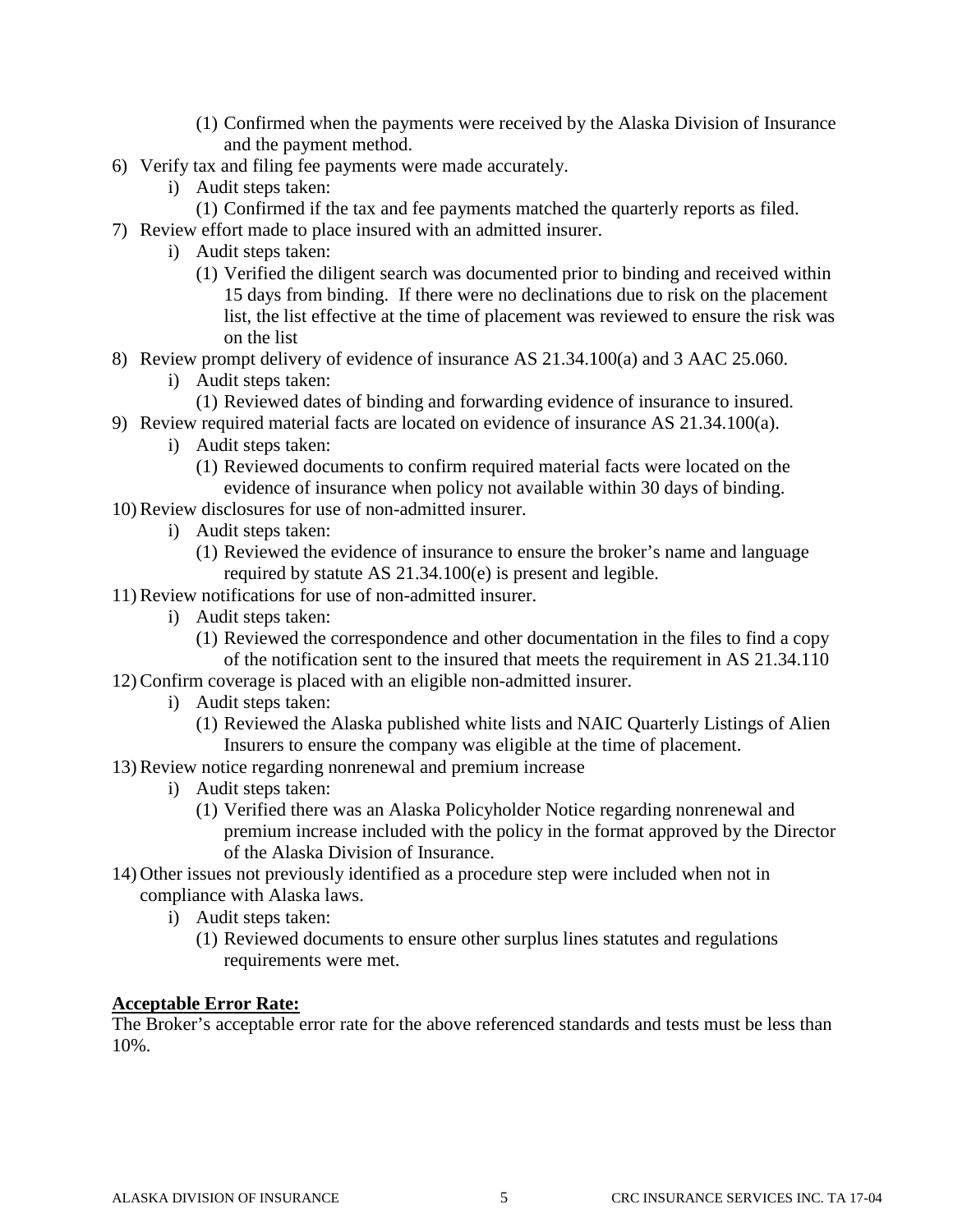# **PREMIUM TAX AUDIT**

### **1.** Verify quarterly reports and accompanying forms were filed on time **AS 21.34.080 and .170, 3 AAC 25.090 and .100**

*Comments*: The eight original quarterly reports with accompanying forms were filed on time.

*Results*: Passed (error rate 0%)

| 2. Verify the accuracy of the premium calculation |              |
|---------------------------------------------------|--------------|
|                                                   | AS 21.34.180 |

*Comments*: The premium was calculated incorrectly for four policies in the audit files. Premium for three policies included broker fees when calculating the tax and filing fees due to the Division. One policy had an inspection fee that was not included in premium. All policies are now expired and the division will not require amended quarterly reports but they can choose to file the amended reports for a refund of the tax and fees in order to refund the insureds.

The broker charges a broker fee on some accounts but they use the term "policy fee," which is generally associated with an insurance company fee. This terminology is used for both taxable company fees and nontaxable broker fees and is easy to confuse both by the broker staff and by the insured.

These errors affect two additional audit tests:

- 1. Accuracy of the Quarterly Reports
- 2. Accuracy of Tax and Fee Payments

*Results*: Passed (44 files passed & 4 failed, error rate 8%)

*Recommendations*: It is recommended the broker create Alaska specific written procedures to ensure all fees are identified as taxable or nontaxable. It is also recommended the broker rename their "policy fee" to "broker fee" or similar in order for the insured to know what the fee is actually for and to ensure the correct fee in included in premium. Reviewing Bulletin 04-14 will help identify the different fees.

*The broker response*: Bulletin 04-14 has been reviewed. CRC to review all fees in AIM and communicate that broker fee should be chosen for all fees retained as income by CRC.

| 3. Verify the accuracy of all quarterly reports filed |  |
|-------------------------------------------------------|--|
| AS 21.34.080 and .170, 3 AAC 25.090 and .100          |  |

*Comments*: Multiple errors were noted on the Report of Surplus Lines Transaction forms and Quarterly Reports filed with the division:

• Insured name incorrect  $-1$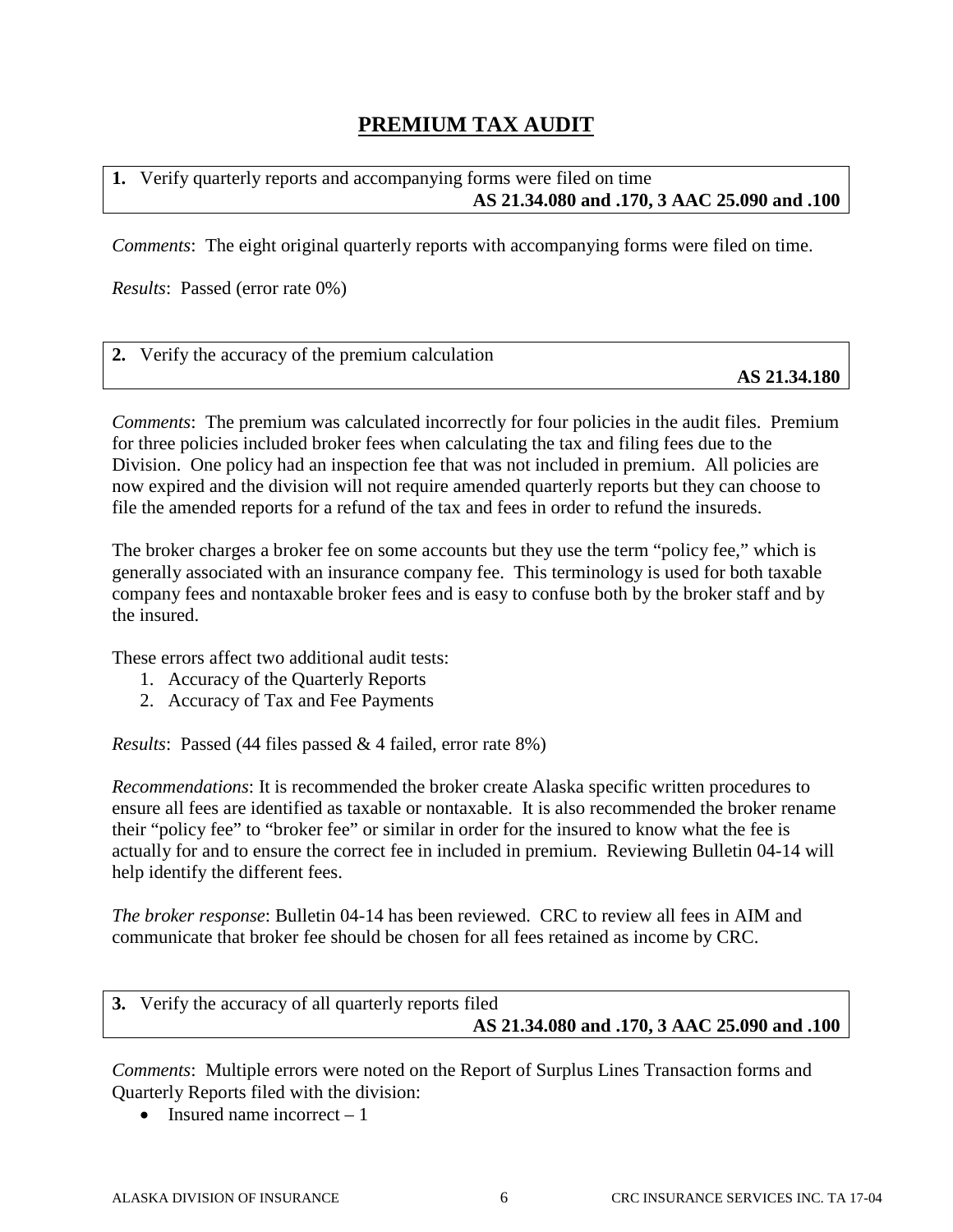- Policy # incorrect  $-1$
- Admitted company initially reported, fixed prior to audit  $-1$
- Producer license  $\#$  incorrect  $-2$
- Company NAIC# incorrect  $-1$
- Insured address incorrect, the location of risk used instead of insured's actual address  $-5$
- Location of risk other states that were part of the risk were not identified  $-1$
- Producer name incorrect  $-1$
- Both initial/renewal and endorsement boxes marked  $-2$
- Insurance company part of subscription policy missing  $-1$

Total accuracy errors: 16 within 12 distinct files

The subscription policy transaction report was corrected in the quarterly report on March 12, 2018.

*Results*: Failed (36 files passed & 12 failed, error rate 25%)

*Recommendations*: It is recommended the broker create Alaska specific written procedures to include instructions on how to fill out the transaction report. Procedures should include what data is entered into each field. A second individual reviewing documents before submission should reduce the number of errors received by the division.

*The broker response*: Instructions for Report of Surplus Lines Transaction, including examples, will be included in the Alaska specific written procedures. These procedures will include the checklists provided by the State of Alaska. Procedures required by the state will be communicated.

| 4. Verify the home state for insured is Alaska |                                                  |
|------------------------------------------------|--------------------------------------------------|
|                                                | $\sim$ $\sim$ $\sim$ $\sim$ $\sim$ $\sim$ $\sim$ |

**AS 21.34.180**

*Comments*: The broker writes some multi-state policies. The home state of the insured was evaluated for all policies. Two policies had insureds headquartered in Washington with a small amount of risk also on Washington locations; therefore, per the NRRA (Nonadmitted and Reinsurance Reform Act of 2010), AS 21.34.900(8) and AS 21.34.180, Alaska is not the home state of the insured. The broker will need to amend the affected quarterly reports to remove the two transactions and file them in Washington.

This error affects three additional audit tests:

- 1. Accuracy of Premium
- 2. Accuracy of Quarterly Reports
- 3. Accuracy of Tax and Fee Payments

*Results*: Passed (48 files passed & 2 failed, error rate 4%)

*Recommendations*: It is recommended the broker create written procedures for how to determine the home state of the insured and to apply the process for each policy. When the headquarters of the insured is based outside of Alaska, as long as 100% of the risk is located out of the state in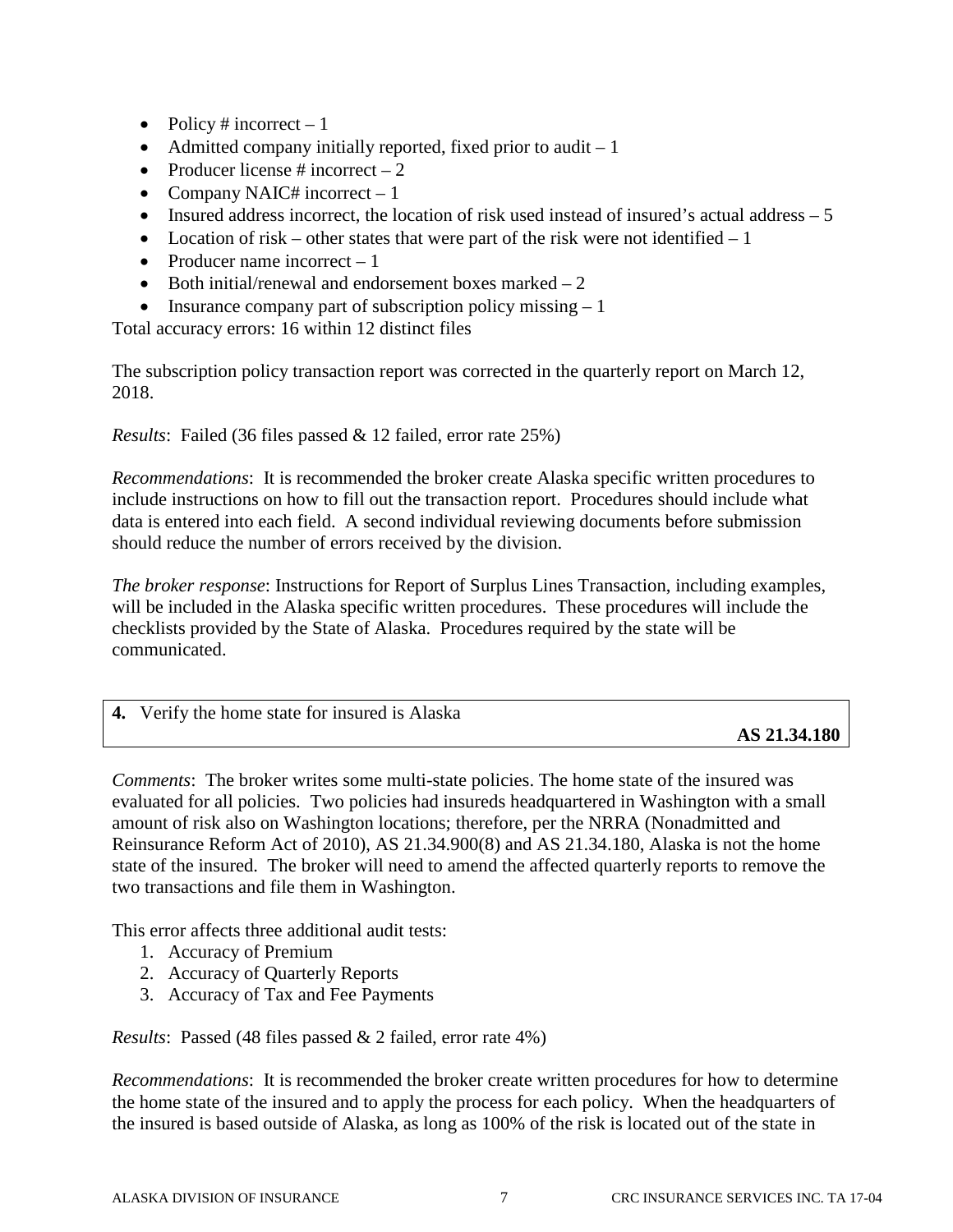which the headquarters reside and the largest percentage of taxable premium is allocated to Alaska then Alaska is considered the home state for that policy.

*The broker response*: The internal document entitled 'Declaration of Home State' will be included in the Alaska specific written procedures. This document was created using NRRA guidelines and will be used to determine the home state of the insured.

**5.** Verify if tax and filing fee payments were made on time and by ACH **AS 21.34.180, 3 AAC 21.550 - .570**

*Comments*: All payments were made on or before the required due date for the quarterly payments and made by ACH.

*Results*: Passed (error rate 0%)

**6.** Verify tax and filing fees payments were made accurately **AS 21.34.180, 3 AAC 21.550 - .570**

*Comments*: All tax and fee payments made by the broker were accurate based upon the quarterly reports as filed. The errors found during the audit in the premium calculation and home state of the insured affects the accuracy of the tax and fee payments. These flow-through findings are addressed in their respective audit tests.

*Results*: Passed (error rate 0%)

**7.** Review diligent search effort made to place insured with an admitted insurer **AS 21.34.020, 3 AAC 25.010 and .035**

*Comments*: The broker has elected to use the Affidavit of Due Diligence for documenting the diligent search by the producers. Eleven Affidavits were received from producers after 15 days from binding.

*Results*: Failed (37 files passed & 11 failed, error rate 23%)

*Recommendations*: It is recommended the broker create Alaska specific written procedures to ensure all Affidavits of Due Diligence are received no later than 15 days from binding. The broker can require the documentation prior to binding or before providing evidence of insurance to encourage the producers to provide the documentation on time.

*The broker response*: CRC will continue in its effort to collect the Due Diligence document prior to binding or before providing evidence of insurance. This control will be notated in the Alaska specific written procedures.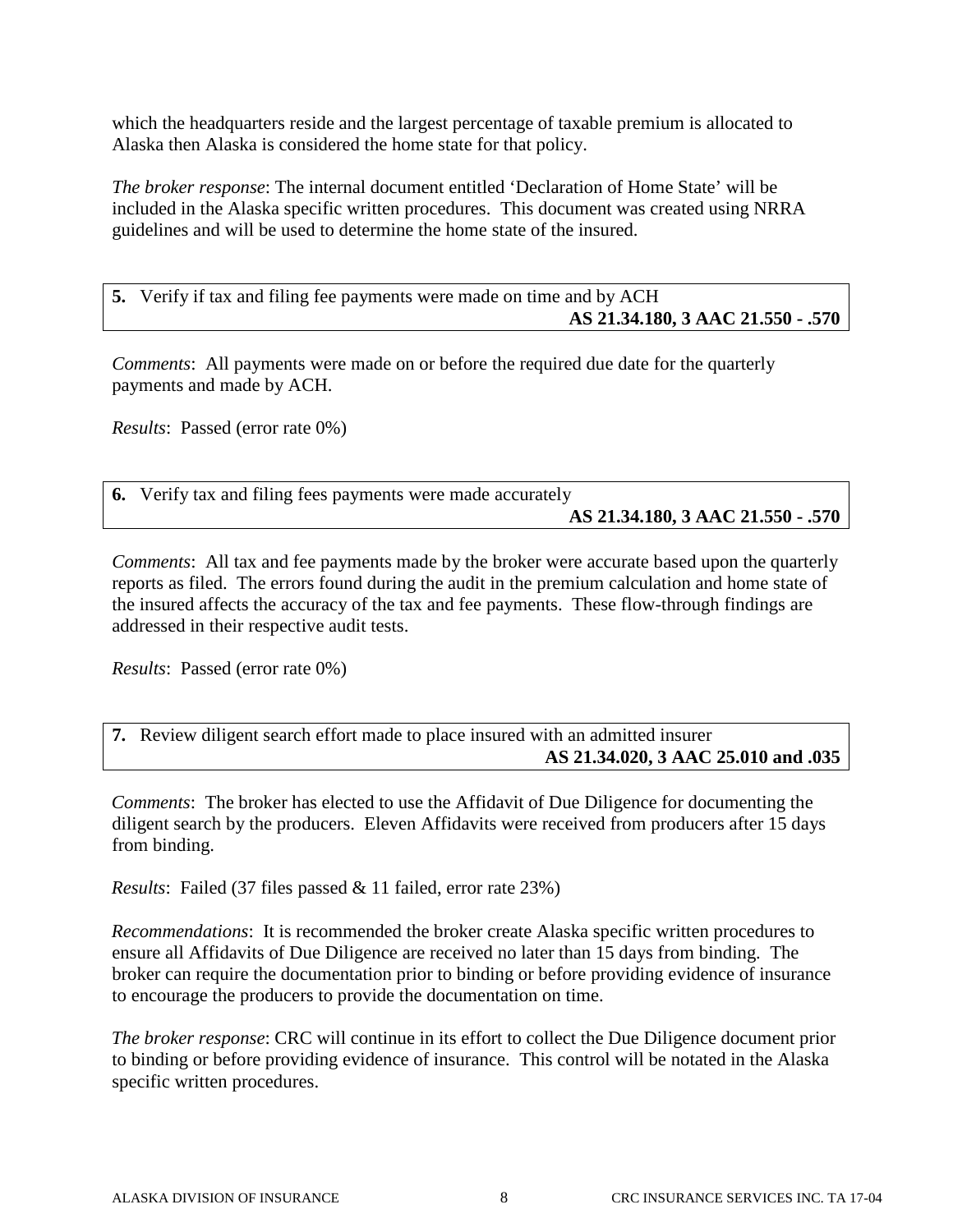**AS 21.34.100(a) and 3 AAC 25.060**

*Comments*: All files have documentation showing the evidence of insurance was provided to the insured within the 30 days of binding.

*Results*: Passed (error rate 0%)

**9.** Review required material facts located on evidence of insurance

**AS 21.34.100(a)** 

*Comments*: Four files included a lack of required material facts on binders and policies. If the binder was missing facts, the policy sent within the 30 days from binding was evaluated. The binders provided to the insured should contain all material facts regardless of when the policy is sent.

Here are the different issues that the broker is not compliant with regarding this statute:

- Binder missing broker license # 2
- Binder missing insured address  $-2$
- Binder missing premium tax amount 2
- Policy missing premium tax amount  $-1$

Total errors: 7 within 4 distinct files

*Results*: Passed (44 files passed & 4 failed, error rate 8%)

*Recommendations*: It is recommended the broker create Alaska specific written procedures to include what material facts regarding the coverage, insured, insurer, and broker must be on evidence of insurance. Review statute for details.

*The broker response*: CRC will implement all material facts to be shown on documents in the policy file. Please note, in most cases the carrier is creating the policy, not CRC. Pursuant to Alaska Statutes Title 21. Insurance §21.34.100 Evidence of Insurance: the evidence of insurance must contain all material facts that would regularly be included in the policy. Material facts include:

- Description and location of the subject of insurance
- A general description of the coverage
- Premium, tax rate, and tax amount
- Name and address of the insured
- Name of surplus lines insurer and percentage of risk
- Name of surplus lines broker
- License number of surplus lines broker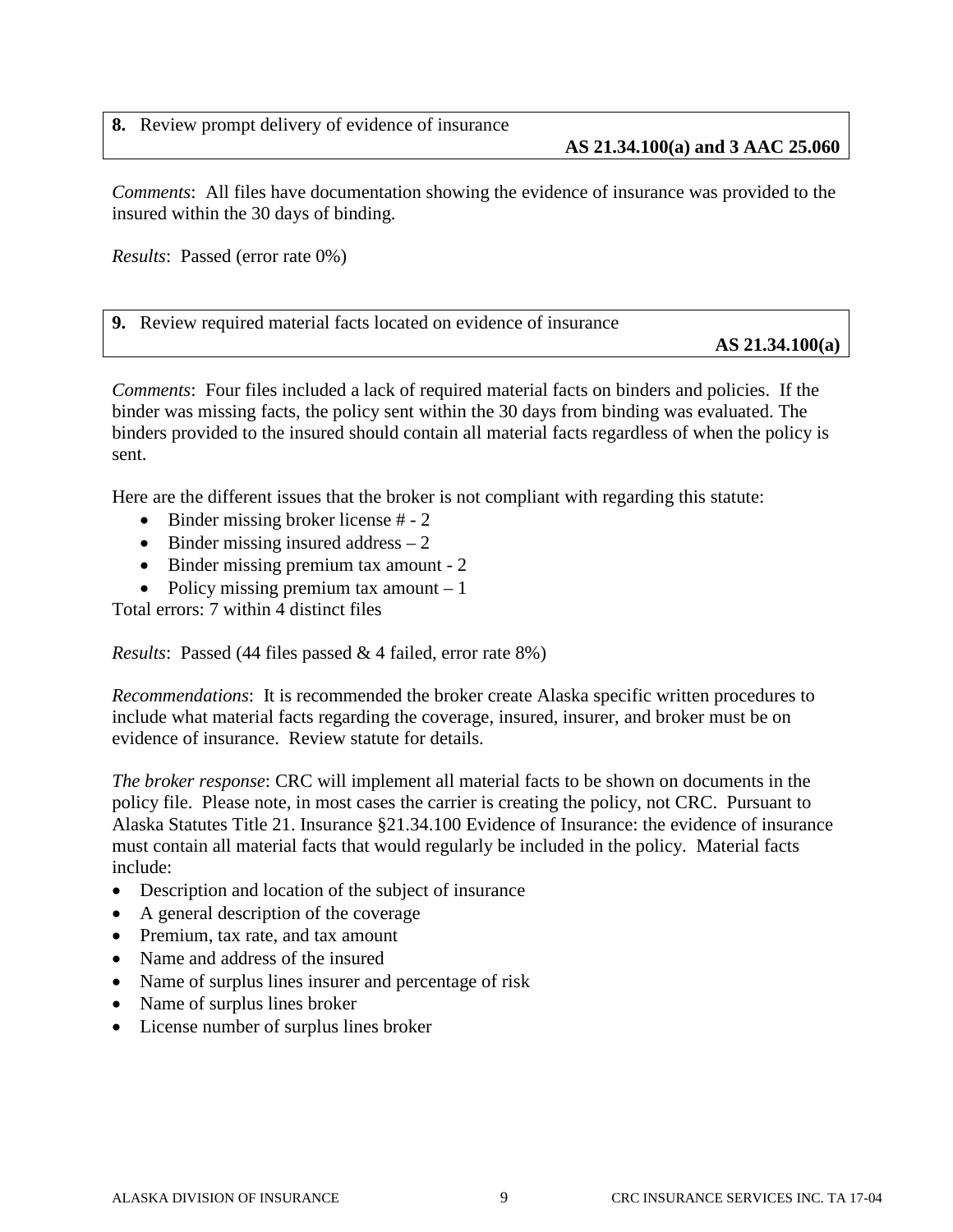**10.** Review disclosures on evidence of insurance for use of non-admitted insurer **AS 21.34.100(e)**

*Comments*: Eleven files included problems with the required disclosure statement on the evidence of insurance. Where the insured's copy was unavailable, auditor relied upon the broker copy. Here are the different problems found in the files:

- No disclosure on binder  $-3$
- No disclosure on dec 1
- No disclosure on endorsement 10
- Disclosure illegible on  $dec 1$

Total disclosure errors: 15 within 11 distinct files

*Results*: Failed (37 files passed & 11 failed, error rate 23%)

*Recommendations*: It is recommended the broker ensure written procedures are followed for all evidence of insurance to have the required disclosure statement and is legible. The disclosure statement should be located on the first page of the evidence of insurance so the insured will not miss it. It is further recommended to revise the written procedures to include the disclosure statement on all premium bearing and non-premium bearing endorsements as they are also evidence of insurance.

*The broker response*: CRC will implement the internal control of having the disclosure statement on all evidence of insurance, including all endorsements. CRC is currently researching to verify if the disclosure statement can be automated on documentation from AIM.

| 11. Review notification for use of non-admitted insurer |              |
|---------------------------------------------------------|--------------|
|                                                         | AS 21.34.110 |

*Comments*: The broker generally does not provide the notification to the insured. Five files included the required three points of the notification: the company does not have a certificate of authority, they are not regulated by the Alaska Division of Insurance and in the event of insolvency losses will not be covered by the Alaska Insurance Guaranty Association Act.

*Results*: Failed (5 files passed & 43 failed, error rate 90%)

*Recommendations*: It is recommended the broker create Alaska specific written procedures to include the notification language in the quote or at the same time as the quote to the insured describing the surplus lines insurance company as required by statute.

*The broker response*: CRC will implement having the notification language automated in AIM for the quote document. CRC is currently researching to verify if the notification language can be automated on the quote document only in AIM.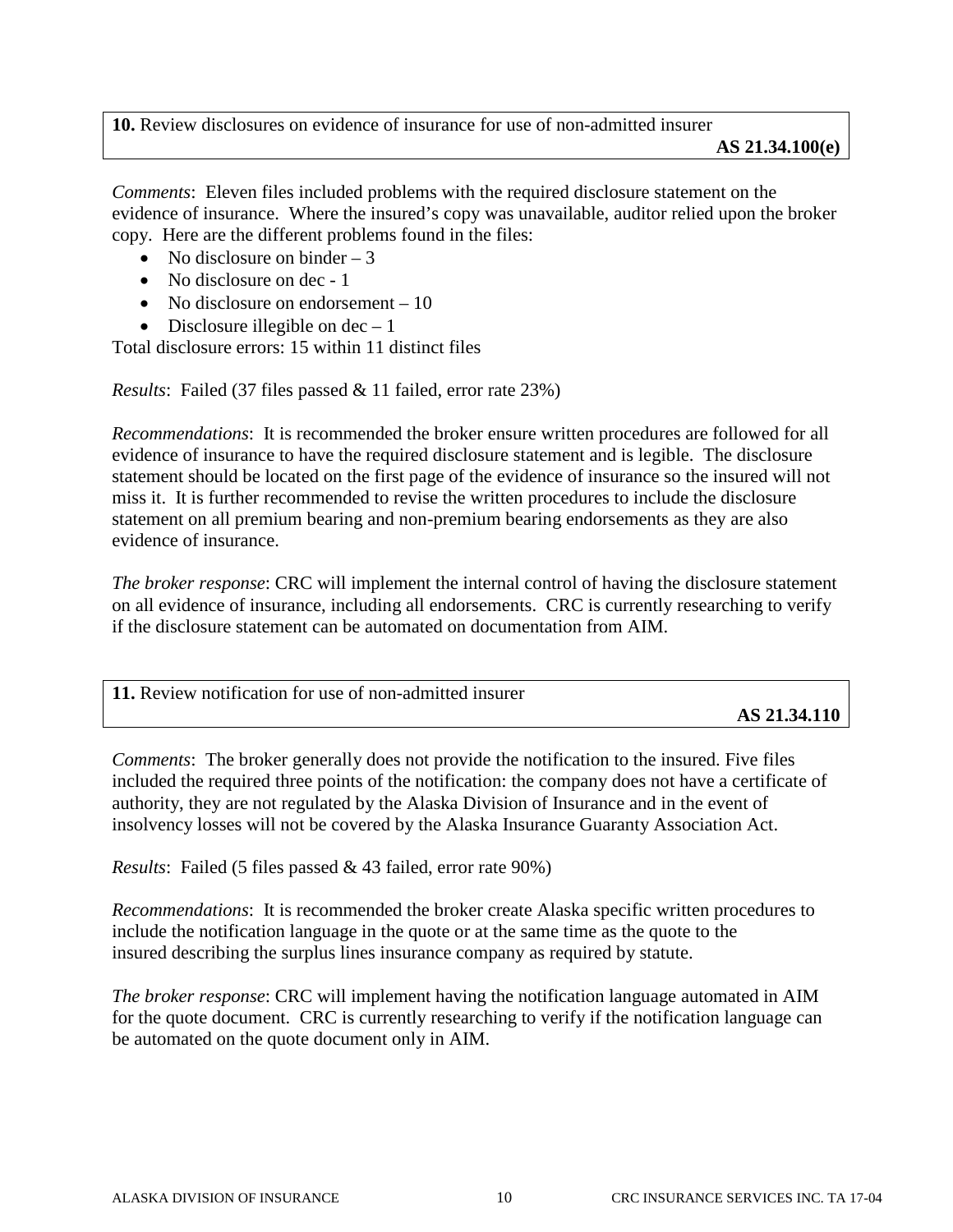**12.** Confirm coverage is placed with an eligible non-admitted insurer

*Comments*: All policies in the audit were placed with eligible surplus lines companies.

*Results*: Passed (error rate 0%)

**13.** Review notice regarding nonrenewal and premium increase

**3 AAC 25.050**

*Comments*: Ten policies did not include the Alaska Policyholder Notice of premium increase and nonrenewal. For some of the files, the broker provided the notice when missing from the policy from the company.

*Results*: Failed (38 files passed & 10 failed, error rate 21%)

*Recommendations*: It is recommended the broker create Alaska specific written procedures to include a step to ensure policies contain the Alaska Policyholder Notice. Bulletin 08-06 should be reviewed for the exact wording. The broker should contact the insurance company to include the notice when it is missing and should not provide it themselves.

*The broker response*: CRC will include in the Alaska specific written procedures concerning the Policy Holder Notice. This document needs to come from the insurance company and if it is missing, CRC should request same.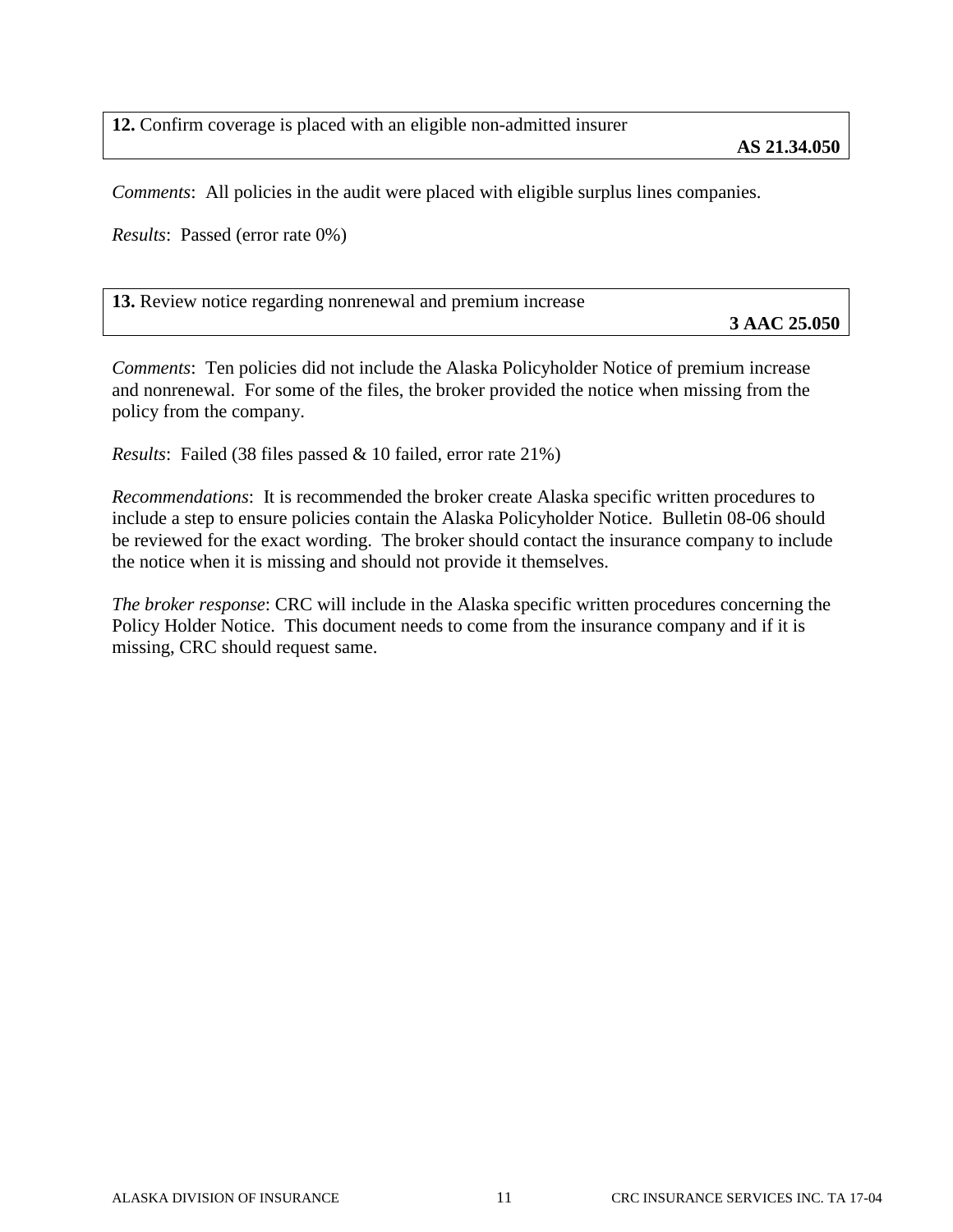# **SUMMARY AND SUBSEQUENT EVENTS**

#### **Summary**

This was a premium tax audit of CRC Insurance Services Inc. The auditor tested 13 standards focusing on the broker's filing of quarterly reports and the subsequent payment of premium taxes and filing fees as well as diligent search efforts, disclosure and notification requirements for using a non-admitted insurer, and prompt delivery of material facts to insured.

The audit was conducted in the auditor's office as she received electronic versions of the broker's files under audit. The broker responded quickly to all requests for additional information. The auditor appreciated this behavior.

Several significant issues did arise during the audit that affect the service to the insured and compliance with Alaska statutes and regulations.

- 1) The quarterly reports contained numerous errors.
- 2) The home state of the insured was incorrectly identified as Alaska for several policies.
- 3) The diligent search in the admitted market documentation was not received within 15 days from binding in numerous files.
- 4) The disclosure statement was missing from many of the evidence of insurance.
- 5) The required notification to the insured regarding the use of a nonadmitted insurer was not found in the majority of files
- 6) The Alaska Policyholder Notice was missing from several files.

The auditor would like to review any new or revised procedures to help the broker ensure all problems identified in the audit were captured accurately.

#### **Re-Audit**

In closing, the auditor's recommended actions and review of the procedures should help the broker correct the problems encountered. It is recommended that CRC Insurance Services Inc. be re-audited within the next three years to ascertain compliance.

> Submitted by: Rebecca Nesheim Tax Auditor